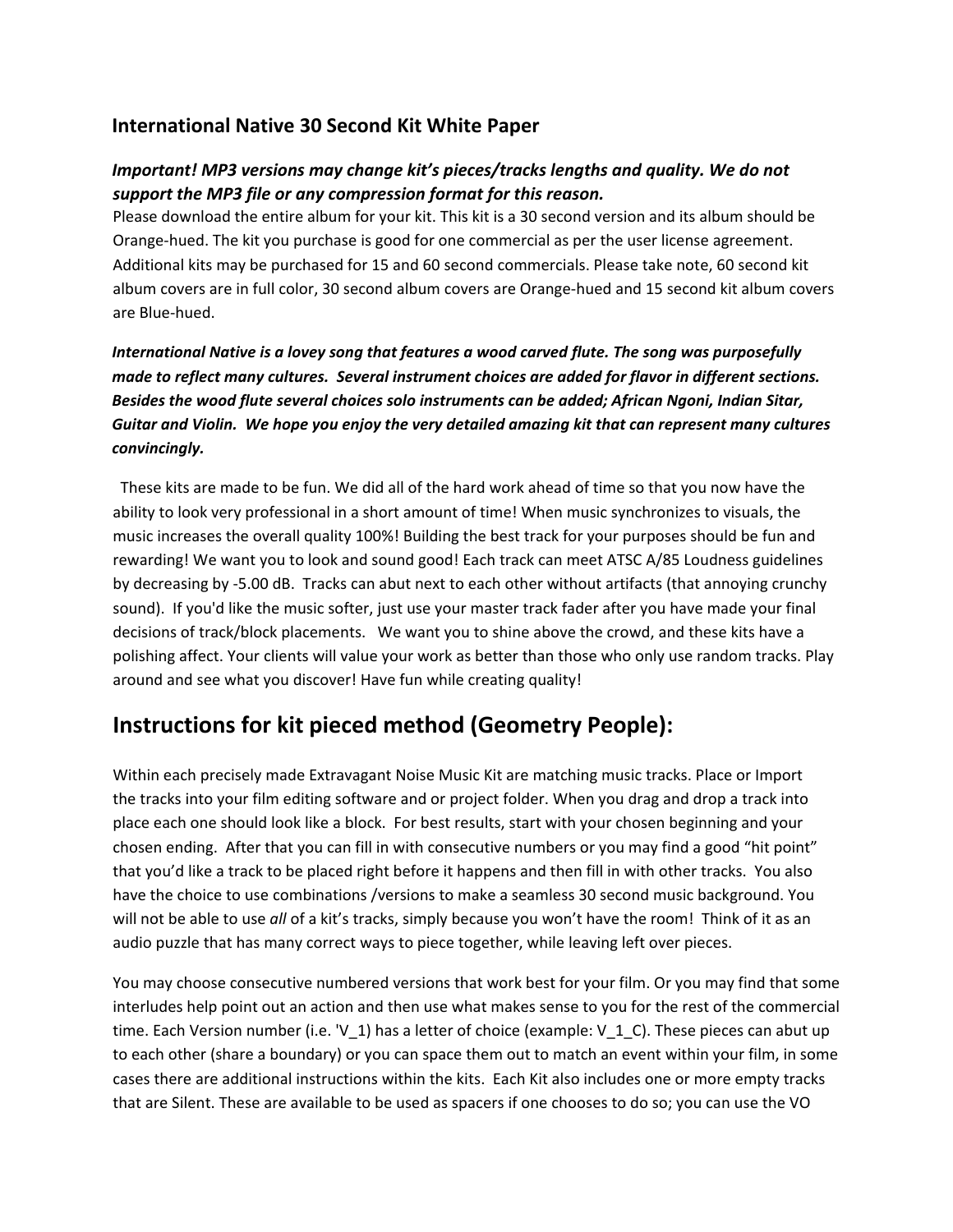spacer as a silent section for Voice Over instead of background music sections during voice over. The choice is yours! We call these silent tracks 'VO\_Rests' (i.e. 'V\_0\_3Sec\_Rest\_for\_VO') *In this kit we are*  using 'units' as a form of measurements and reference to help make the kit easier to use. Each Unit is 1.58 seconds. You do not need to do the math; we've done it for you.

#### **Instructions for the Full Version Track of the song are listed Under "Algebra People".**

International Native 30 Second length of time needs 18 units. Each track's name includes the number of units it contains (except for the full track). You can fill the full 30 second space by adding abutting tracks that add up to 18 units. Tracks containing drums need to be attached to another track with drums or the Alt End track may be used. The 'V2 C' Tracks give the choice of other instruments to represent other cultures.

#### **The following tracks should be included in your download for the 30 second version, please try downloading the full item if you are missing any.**

| 1. International Native 30 Sec_FULL | This is the full track to be used with the 'Algebra<br>People' Instructions below                                                                       |
|-------------------------------------|---------------------------------------------------------------------------------------------------------------------------------------------------------|
| IN 30_VO_2u_                        | This is just a 2 unit spacer that is optional.                                                                                                          |
| IN 30_V1_A.Beg_4u_                  | This Piece includes; Solo Flute Beginning                                                                                                               |
| IN 30_V1_B_8u_                      | Drums with Flute (*will need to have next section with<br>drums OR follow with<br>'IN 30_V1_DrumSections_Alt_End_')                                     |
| IN 30_V1_C.Flutes_End_8u_           | Ending with Drums and 2 Flutes (*will need to have<br>next section with drums OR follow with<br>'IN 30_V1_DrumSections_Alt_End_')                       |
| IN 30_V1_C.Guitar_End_8u_           | Ending with Short Guitar Solo, Drums and 2 Flutes<br>(*will need to have next section with drums OR follow<br>with<br>'IN 30 V1 DrumSections Alt End ') |
| IN 30_V1_D.END_5u_                  | (shorter ending with Drums and 2 Flutes) (*will need<br>to have next section with drums OR follow with<br>'IN 30_V1_DrumSections_Alt_End_')             |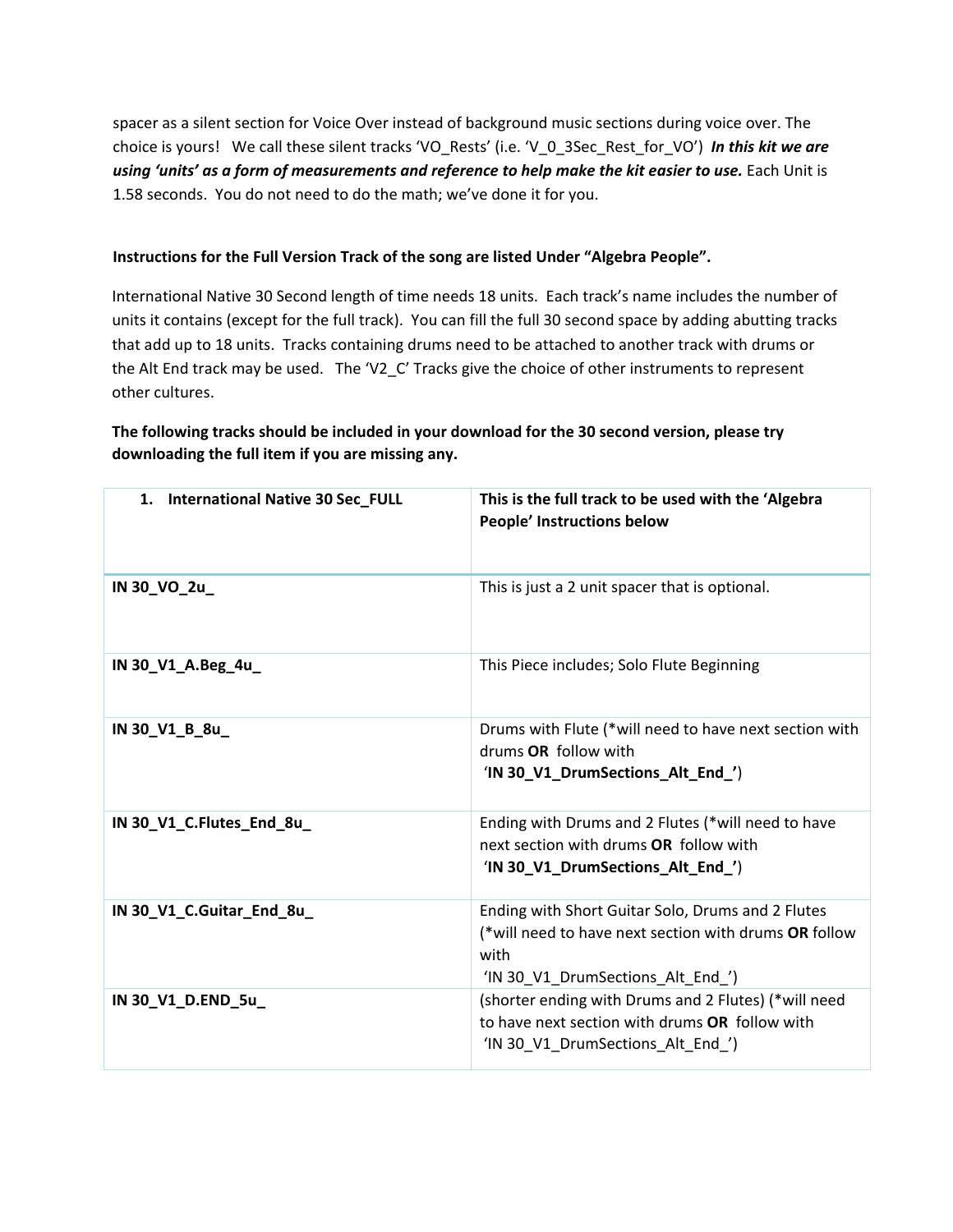| IN 30_V1_DrumSections_Alt_End_    | Use this piece on the end of any section that includes<br>drums, but does not connect to another drum<br>included piece. |
|-----------------------------------|--------------------------------------------------------------------------------------------------------------------------|
| IN 30_V2_C.Ngoni_End_8u_          | (Ending with Short Ngoni Solo, Drums and 2 Flutes)                                                                       |
| IN 30_V3_C.Sitar_End_8u_          | (Ending with Short Sitar Solo, Drums and 2 Flutes)                                                                       |
| IN 30_V4_C.Violin.Flute_End_8u_   | (Ending with Short Sitar Solo, Drums and 2 Flutes)                                                                       |
| IN 30_V5_B_Flute_4u_              | Solo flute that slides down, sounding a little<br>melancholy)                                                            |
| IN 30_V5_C_Flute_Inter_3u         | Solo flute flutter low, high and low again using 3 units<br>of time.                                                     |
| IN 30_V5_C.2FlutesGong_End_8u_    | (Solo Flute, Then Two Flutes and ending with Gong                                                                        |
| IN 30_V5_D_2Flutes_End_8u_        | Solo Flute, Ending with Two Flutes (it is a longer<br>ending).                                                           |
| IN 30_V5_E_2Flutes_End_5u_        | This piece is the just the two flutes ending                                                                             |
| IN 30_V5_F_End_TwoFlutes.Gong_5u_ | Two Flute and Gong ending that lasts 5 units of time.                                                                    |
| IN 30_V5_Inter.A_2u_              | Solo flute that flutters low, high, to low again, ending<br>quickly.                                                     |
| IN 30_V5_Inter.B_2u_              | Solo flute that flutters low, high, to low again,<br>sounding mysterious.                                                |
| IN 30_V5_Inter.C_3u_              | Solo Flute that Calls Out Twice.                                                                                         |
| IN 30_V5_Inter.D_2u_              | Solo Flute sounding like answer to call.                                                                                 |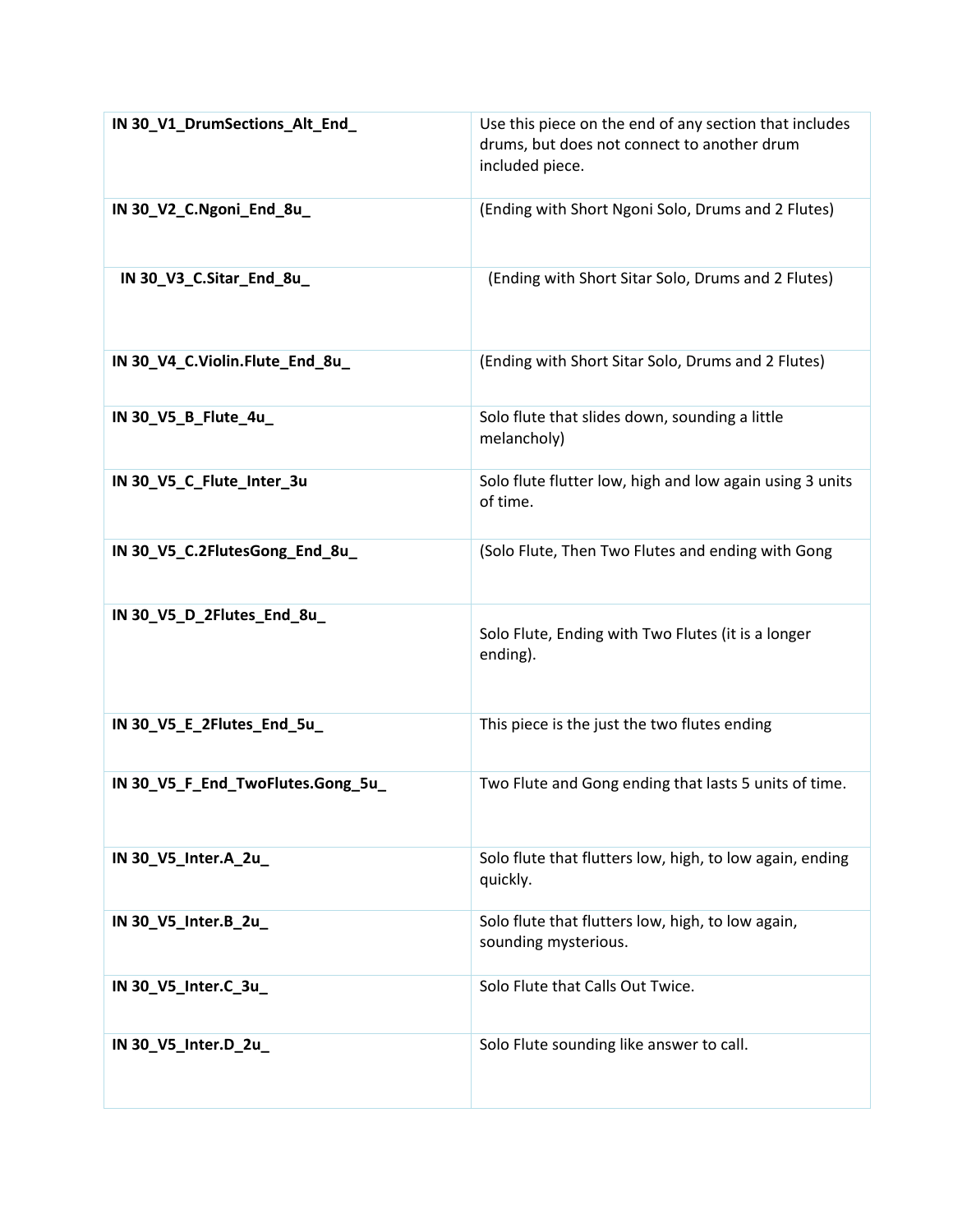| IN 30 V6 Drum Inter A 2u   | Drums only interlude that lasts 2 units (*will need to<br>have next section with drums OR follow with<br>'IN 30 V1 DrumSections Alt End ') |
|----------------------------|--------------------------------------------------------------------------------------------------------------------------------------------|
| IN 30_V6_Drums_Inter_B_3u_ | Drums only interlude that lasts 3 units (*will need to<br>have next section with drums OR follow with<br>'IN 30 V1 DrumSections Alt End ') |

## **Instructions for Film Edit to Music Method (Algebra People):**

We will be calling the exact spots that will work well as an edit / cut "hit points". Please be sure your frame rate is not a rounded off number, and is exact.

# **Suggested edit / cut points for the full 30 second song version of 'International Native'**

## **'1. International Native 30 Sec\_FULL'**

*Choose at least 14 of these important hits supplied below, making sure you choose the correct frame rate option. Choose additional cuts/edits at your discretion. Make sure at least 14 of these 'big hits' are part of your choices for your music to have a tailor-made impact.* 

| <b>Frame Rate</b> | 23.976     | 25         | 29.97 DF   | 29.97 ND   | <b>Comments</b>      |
|-------------------|------------|------------|------------|------------|----------------------|
| Hit 1             | 0:00:00:00 | 0:00:00:00 | 0:00:00:00 | 0:00:00:00 |                      |
| Hit 2             | 0:00:03:03 | 0:00:03:04 | 0:00:03:04 | 0:00:03:04 | Drums start          |
| Hit 3             | 0:00:04:08 | 0:00:04:08 | 0:00:04;10 | 0:00:04:10 | Fast Drum<br>Pattern |
| Hit 4             | 0:00:06:07 | 0:00:06:08 | 0:00:06:09 | 0:00:06:09 | Flute                |
| Hit 5             | 0:00:11:01 | 0:00:11:01 | 0:00:11:02 | 0:00:11:02 | One of Big<br>Three  |
| Hit 6             | 0:00:11:20 | 0:00:11:21 | 0:00:11:25 | 0:00:11:25 | TWO of Big<br>Three  |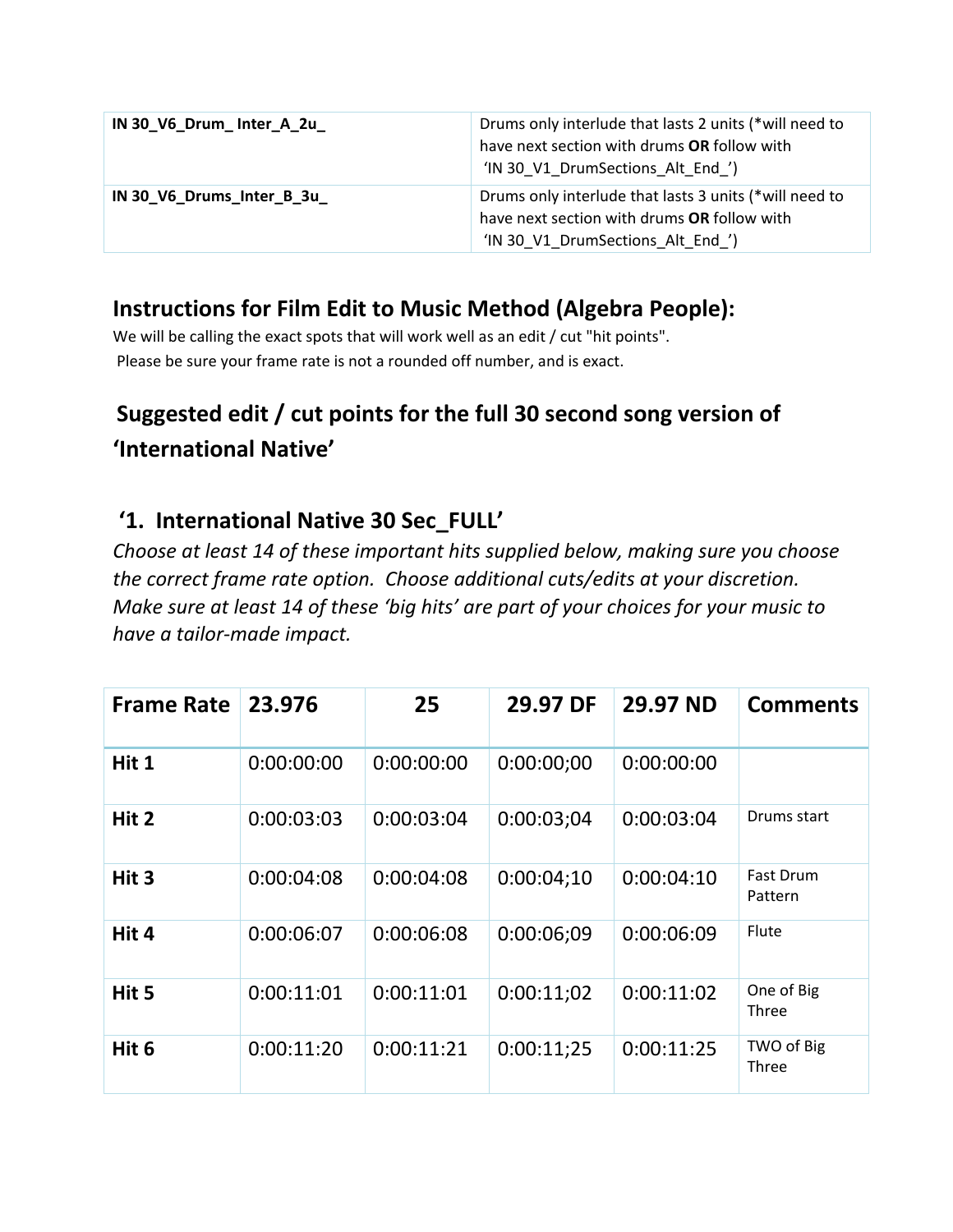| Hit 7             | 0:00:12:15 | 0:00:12:16 | 0:00:12:19 | 0:00:12:19 | THREE of Big<br>Three                       |
|-------------------|------------|------------|------------|------------|---------------------------------------------|
| Hit 8             | 0:00:14:05 | 0:00:14:06 | 0:00:14:06 | 0:00:14:06 | One of Big<br>Three plus flute<br>flutter   |
| Hit 9             | 0:00:15:00 | 0:00:15:00 | 0:00:15;00 | 0:00:15:00 | TWO of Big<br>Three                         |
| <b>Frame Rate</b> | 23.976     | 25         | 29.97 DF   | 29.97 ND   | <b>Comments</b>                             |
| <b>Hit 10</b>     | 0:00:15:19 | 0:00:15:20 | 0:00:15;24 | 0:00:15:24 | THREE of Big<br>Three plus<br>bamboo sticks |
| <b>Hit 11</b>     | 0:00:17:09 | 0:00:11:10 | 0:00:17;11 | 0:00:17:11 | <b>Flute Call</b><br>Drums change           |
| <b>Hit 12</b>     | 0:00:18:13 | 0:00:18:14 | 0:00:18:17 | 0:00:18:17 | Fast Drum Riff                              |
| <b>Hit 13</b>     | 0:00:19:18 | 0:00:19:19 | 0:00:19;22 | 0:00:19:22 | <b>Guitar Lick</b>                          |
| <b>Hit 14</b>     | 0:00:22:03 | 0:00:22:03 | 0:00:22:04 | 0:00:22:04 | <b>Fast Drum Riff</b>                       |
| <b>Hit 15</b>     | 0:00:22:22 | 0:00:22:23 | 0:00:22;27 | 0:00:22:27 | 1 <sup>st</sup> Flute Enters                |
| <b>Hit 16</b>     | 0:00:23:21 | 0:00:23:23 | 0:00:23;27 | 0:00:23:27 | 2 <sup>nd</sup> Flute<br>Enters             |
| <b>Hit 17</b>     | 0:00:24:21 | 0:00:24:23 | 0:00:24:26 | 0:00:24:26 | Flute hit                                   |
| <b>Hit 18</b>     | 0:00:26:21 | 0:00:26:22 | 0:00:26;26 | 0:00:26:26 | <b>Big Drum Hit</b>                         |
| <b>Hit 19</b>     | 0:00:20:16 | 0:00:20:17 | 0:00:27;20 | 0:00:27:20 | Gong                                        |
| <b>Hit 20</b>     | 0:00:28:10 | 0:00:28:12 | 0:00:28:13 | 0:00:28:13 | <b>Big Drum Hit</b>                         |